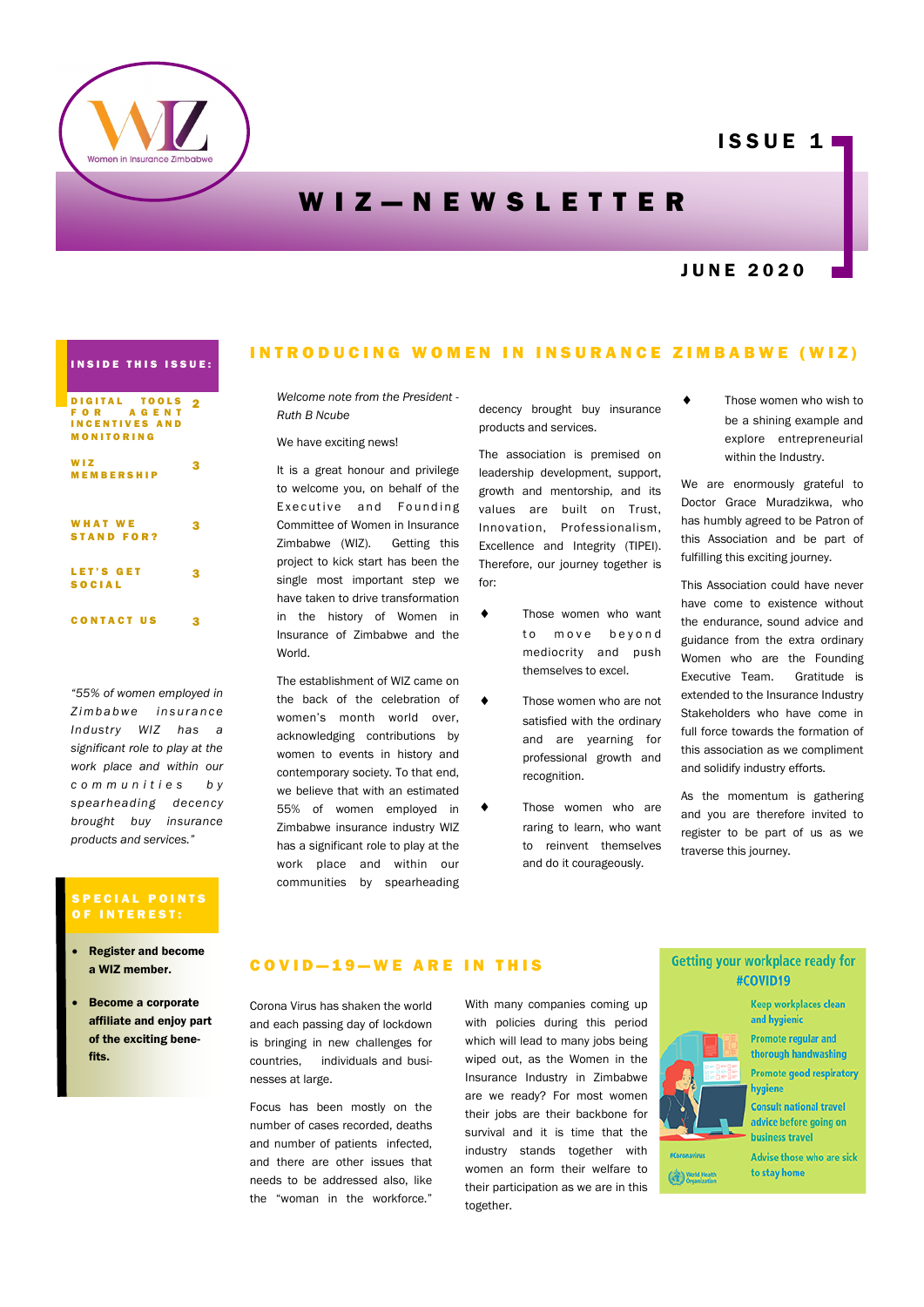#### W I Z — N E W S L E T T E R Page 2

#### DIGITAL TOOLS FOR AGENT INCENTIVES AND M O N I T O R I N G

Mobile insurance has proliferated in recent years. However, few people buy insurance on their phones or over the Internet without being prompted. Consequently, interaction with insurance agents (face-to-face or through a call-centre) remains important for a target market with limited experience or knowledge of insurance. For this reason, insurance sales for low-income or emerging customers are often agent-assisted.

Digital tools have an important role to play in improving how

Use of digital tools for agent  $monitoring$   $-$  Some insurance providers are experimenting with using digital tools to monitor agents, freeing them up to work on a roaming basis without the need to visit headquarters regularly, and providing more accurate information for monitoring and incentives.

In 2018, a mobile app was introduced to monitor sales agents. Agents mark their daily attendance on the app and enter every sales visit with GPS co-ordinates and photographs. Based on this information, the

insurers manage their sales agents, whether they are employed by the insurer, a distribution partner or are part of an independent agent network. Digital tools can support recruitment and help train agents that may not be familiar with insurance. This blog explores how digital tools are changing the way agents are monitored and incentivized, making it easier for agents to work on a remote or roaming basis, and making operations more cost-efficient.

Use of digital tools for agent incentives - Digital tools can be used to provide different incentives or to provide existing incentives in a more efficient way that is more appealing to agents. They can win extra rewards for high sales performance. Digital tools can also be used to provide agents with information on their progress towards achieving incentives in real-time, improving motivation and allowing agents the satisfaction to track their own progress.



*Mobile insurance - an effective digital tool*

regional manager generates reports to track and monitor agents. This monitoring mechanism has proved effective, since GPS location data provides reliable information on agents' sales visits. Furthermore, it has reduced costs for organisations that have used it and time for agents. Agents no longer need to come to the office regularly, making it more feasible for them to work in more remote areas.

Fewer staff is needed to monitor activities, flattening the sales structure, reducing costs, and allowing the company to maintain offices in more remote areas.

As explored by other scholars and practitioners, digital tools can support recruitment and help train agents that may not be familiar with insurance. This blog explores how digital tools are changing the way agents are monitored and incentivized, making it easier for agents to work on a remote or roaming basis, and making operations more cost-efficient.

"..digital tools can support recruitment and help train agents that may not be familiar with insurance".



Copyright & trademarks of Insight Consulting. Can only be reproduced with permission.